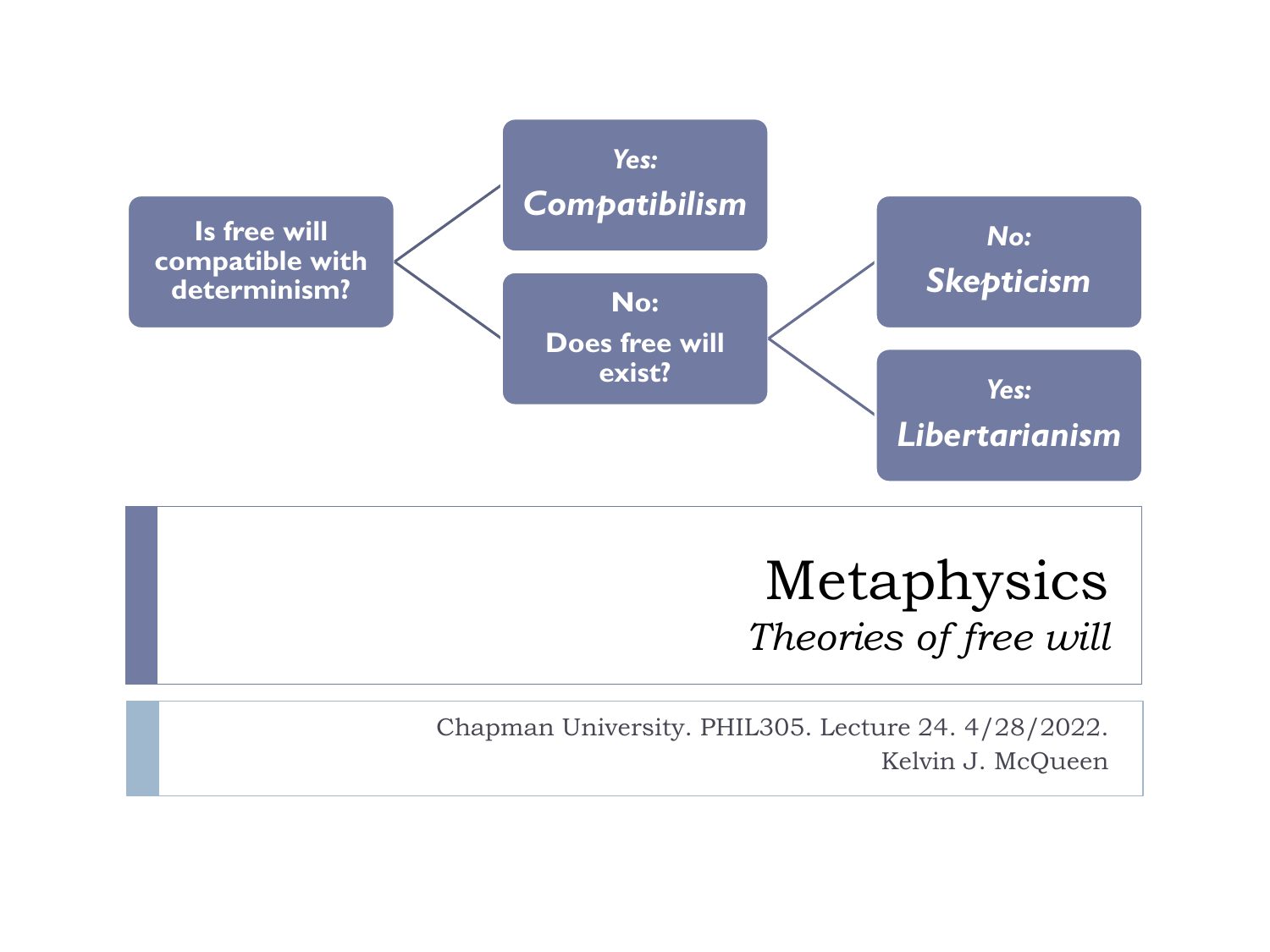# Discussion board (w12) due 4/30

- **Post 1**: What is the most plausible theory of free will, and why? Explain your answer. 200-300 words.
- **▶ Post 2: Provide constructive** feedback to a post on another student's thread. 150-250 words.

**Assignment Rubric Details** 

| <b>Discussion Board Posts</b>                 |                                                                                                                                                                                |                                                                                                                                                                             |                                                                                                                                                       | $\overline{\mathbb{H}}$ |
|-----------------------------------------------|--------------------------------------------------------------------------------------------------------------------------------------------------------------------------------|-----------------------------------------------------------------------------------------------------------------------------------------------------------------------------|-------------------------------------------------------------------------------------------------------------------------------------------------------|-------------------------|
| Criteria                                      | <b>Ratings</b>                                                                                                                                                                 |                                                                                                                                                                             |                                                                                                                                                       | Pts                     |
| Post <sub>1</sub><br>Response to<br>prompt    | 5.0 <sub>pts</sub><br><b>Fxcellent</b><br>The post clearly<br>answers the prompt,<br>demonstrates<br>understanding of the<br>reading, and illustrates<br>independent thinking. | 3.0 <sub>pts</sub><br>Adequate<br>The post attempts to<br>answer the prompt,<br>demonstrates partial<br>understanding of the<br>reading, but lacks<br>independent thinking. | 1.0 <sub>pts</sub><br>Inadequate<br>Does not provide<br>clear answer to the<br>prompt and does<br>not demonstrate<br>understanding of<br>the reading. | 5.0 pts                 |
| Post <sub>2</sub><br>Constructive<br>feedback | 5.0 pts<br><b>Excellent</b><br>The post responds<br>clearly to another<br>student's post, offers<br>constructive ideas.<br>and is respectful.                                  | 3.0 <sub>pts</sub><br>Adequate<br>The post attempts to<br>respond to another<br>student's post, but lacks<br>either constructive ideas<br>or respectful language.           | 1.0 <sub>pts</sub><br>Inadequate<br>Does not respond<br>to another<br>student's post in<br>way that<br>demonstrates<br>thoughtfulness.                | $5.0$ pts               |

 $\times$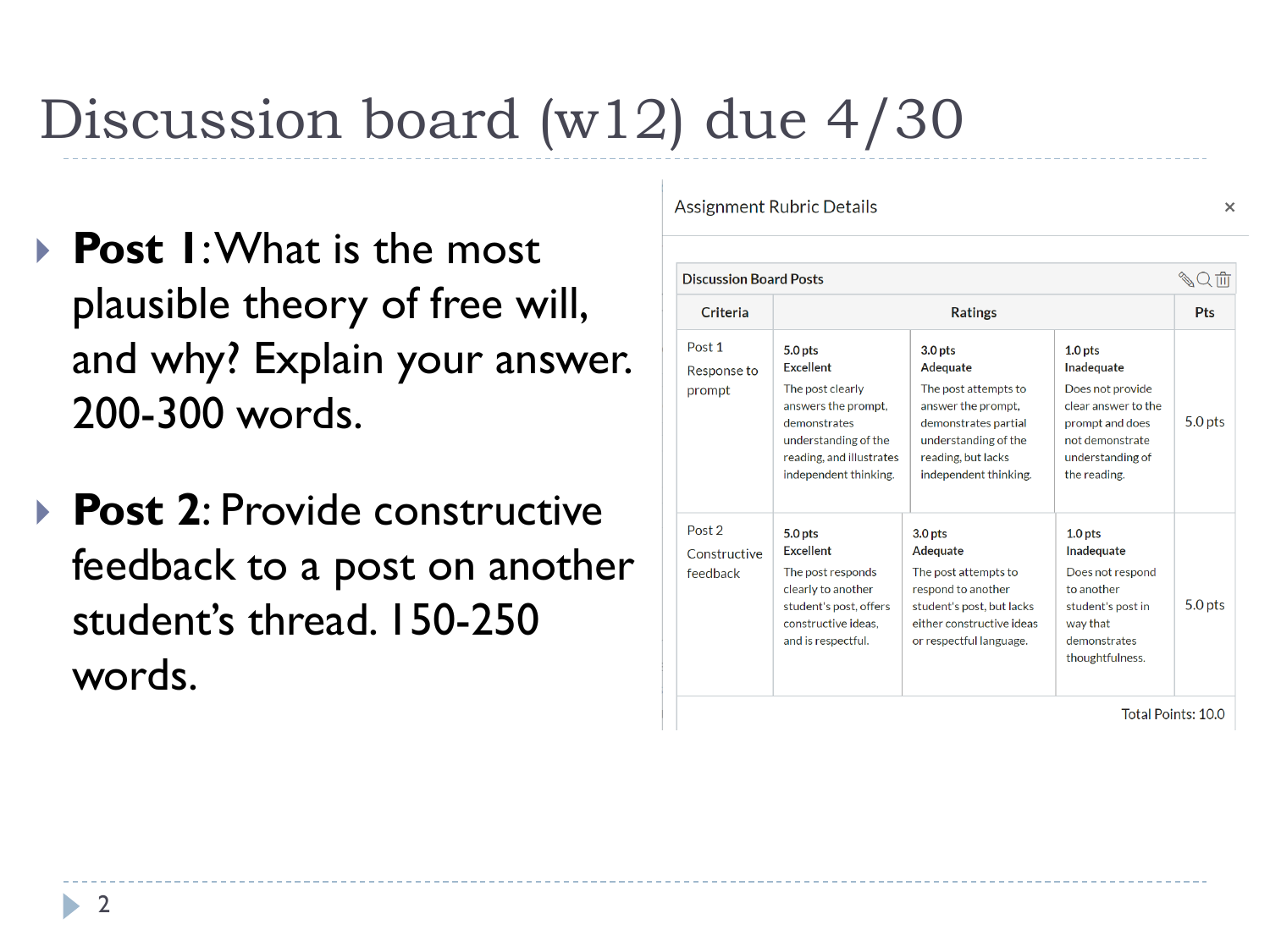## Determinism

### The laws of nature are *deterministic*:

- Given any past state of the universe, the laws of nature ensure that: 1. There is only one physically possible future*.*
	- 2. The complete future of the universe is entirely predictable.

"We may regard the present state of the universe as the effect of its past and the cause of its future. An intellect which at a certain moment would know all forces that set nature in motion, and all positions of all items of which nature is composed, if this intellect were also vast enough to submit these data to analysis, it would embrace in a single formula the movements of the greatest bodies of the universe and those of the tiniest atom; for such an intellect nothing would be uncertain and the future just like the past would be present before its eyes."



1749-1827

*Pierre Simon Laplace,A Philosophical Essay on Probabilities, 1814.* Pierre Simon Laplace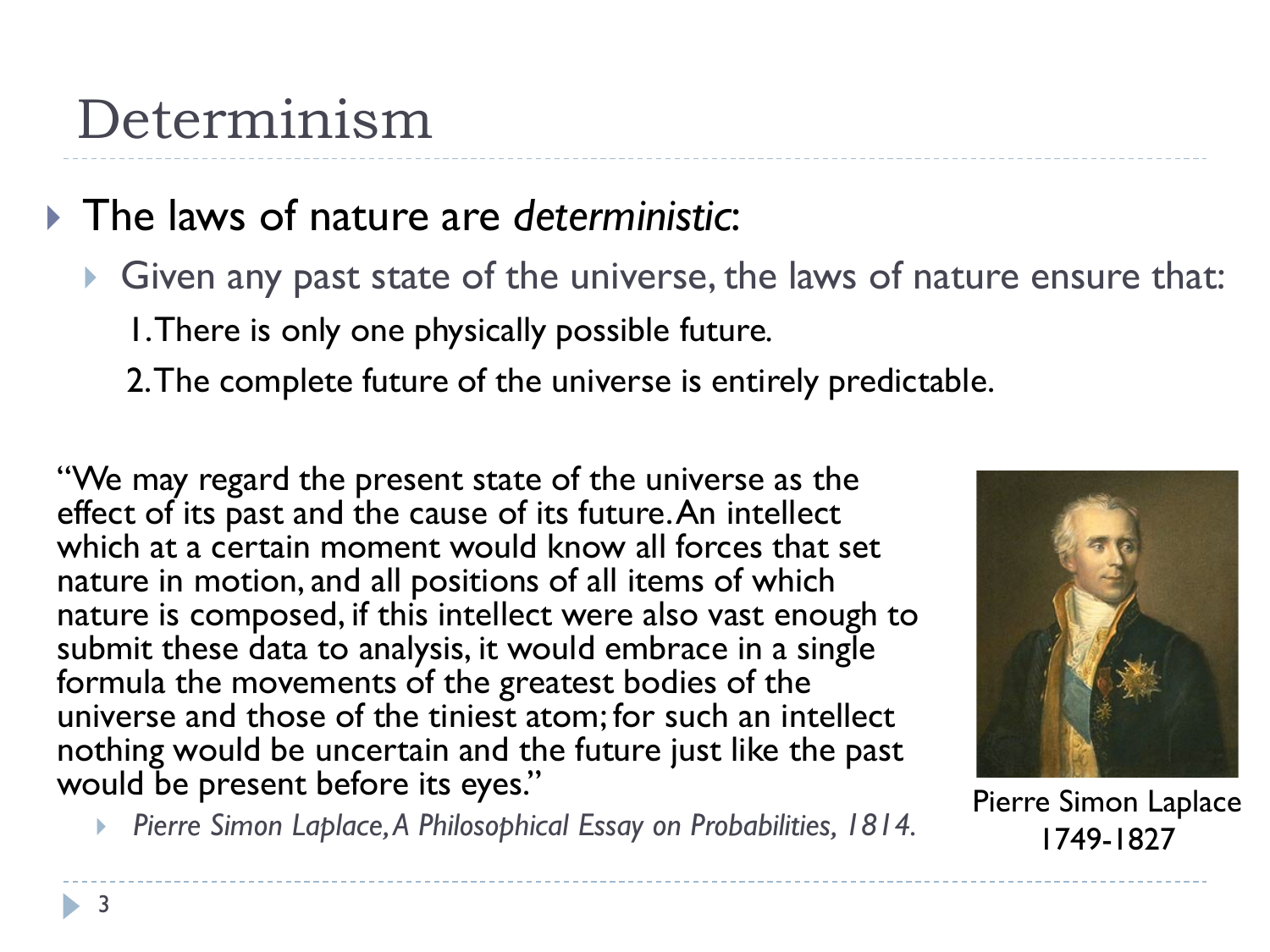## The free will debate

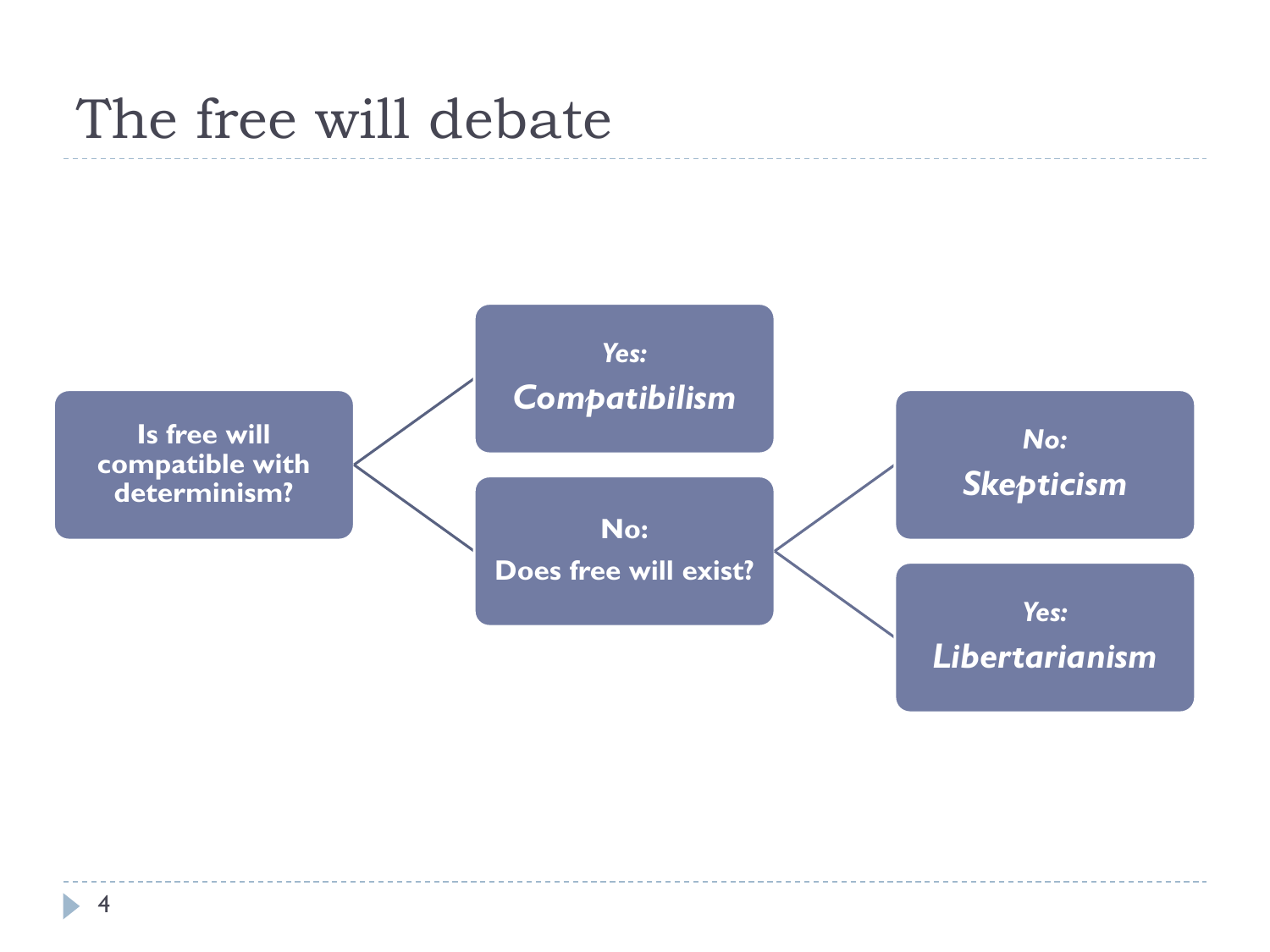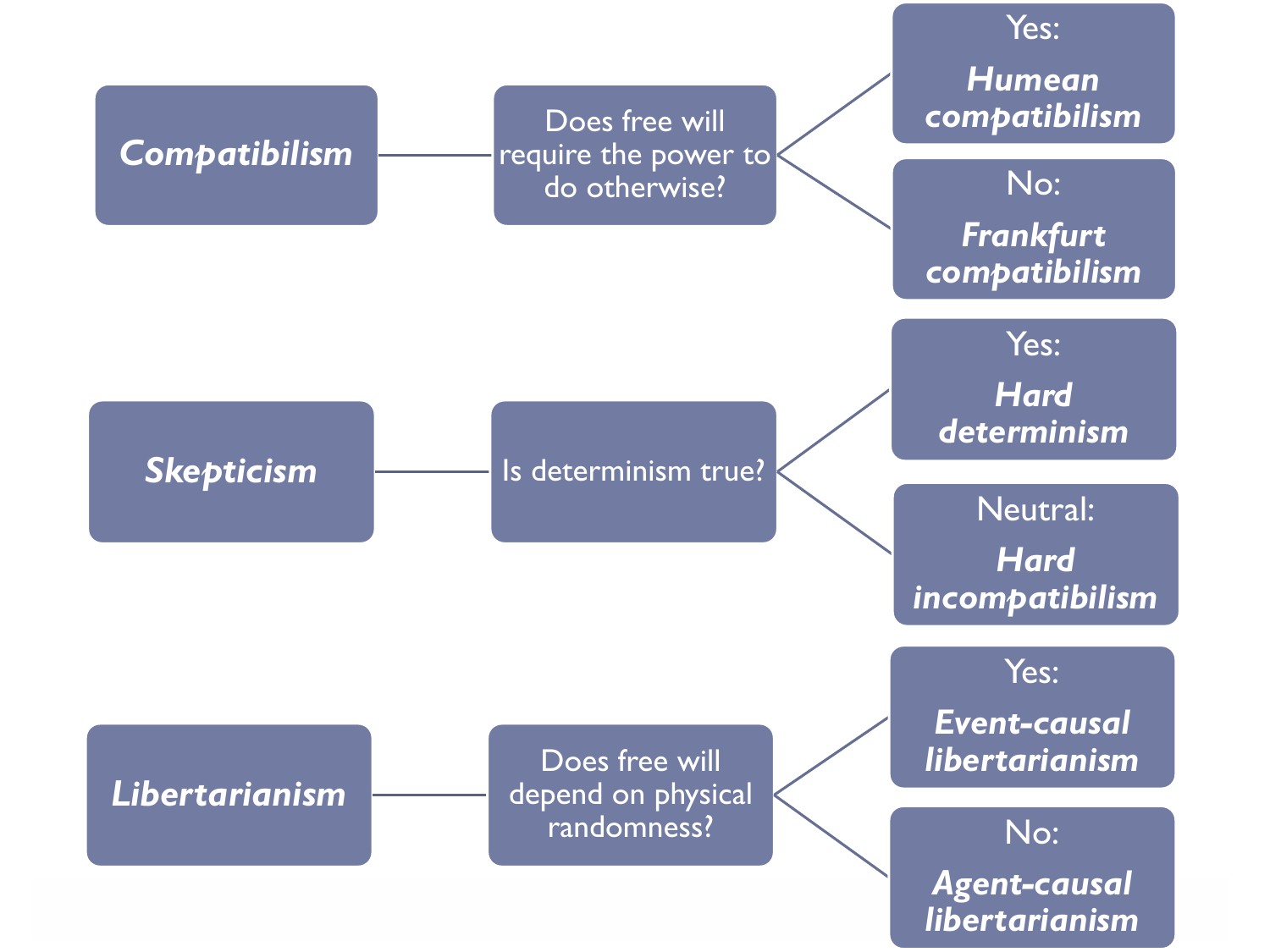The consequence argument against free will

(3) There is nothing we can do now to change the past and the laws.

(4) If determinism is true, then our present actions are the necessary consequences of the past and the laws of nature.

(5) So, if determinism is true there is nothing we can do now to change the fact that our present actions are the necessary consequences of the past and the laws of nature. (From 4.)

(6) So, if determinism is true, then there is nothing we can do to change the fact that our present actions occur. (From 3&5.)

(7) So, if determinism is true, then no one has the power to do otherwise than what one actually does. (From 6.)

(8) Free will requires the power to do otherwise.

(9) So, if determinism is true, then no one has free will. (From 7&8.)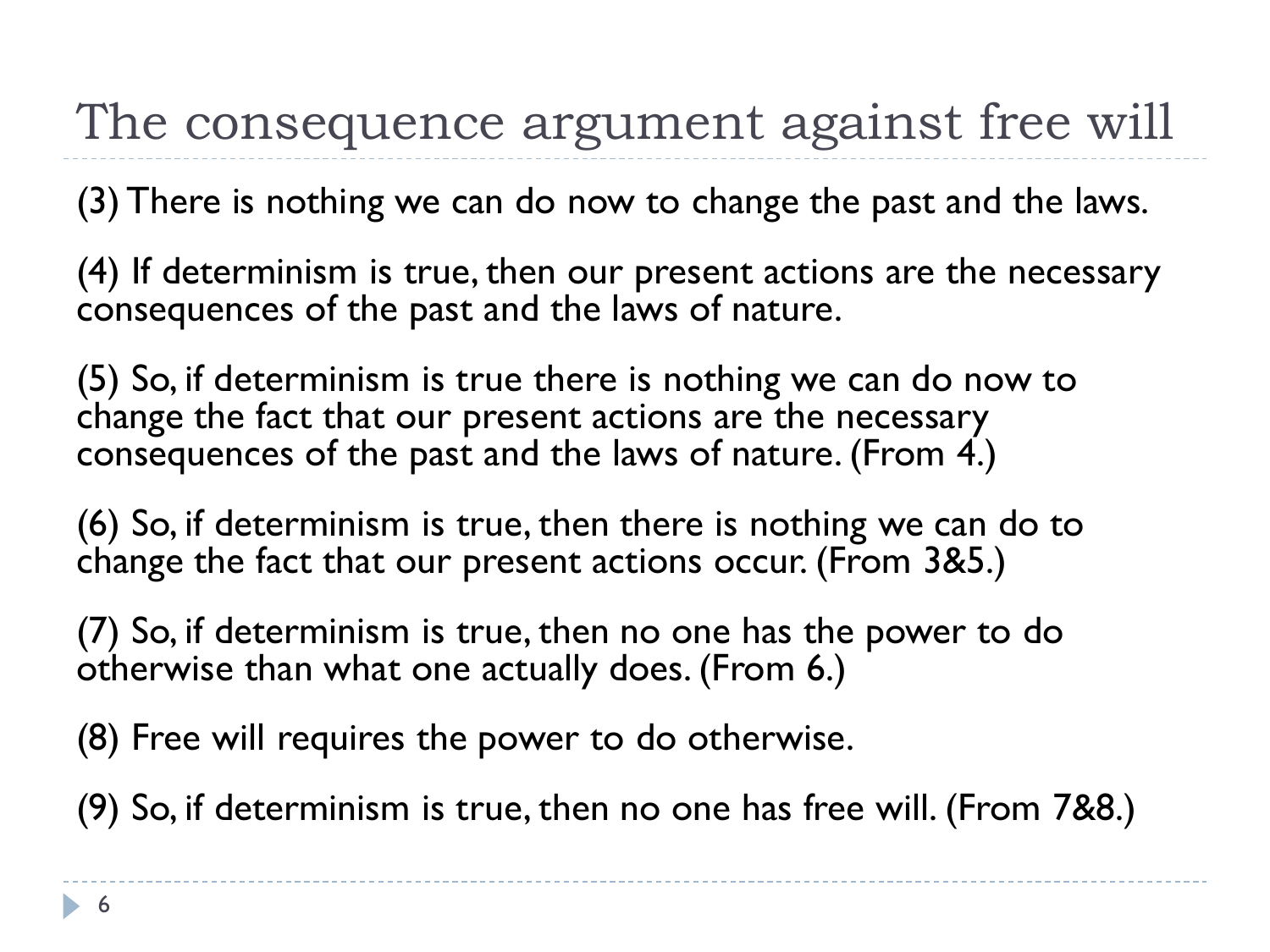The consequence argument against free will

(3) There is nothing we can do now to change the past and the laws.

(4) If determinism is true, then our present actions are the necessary consequences of the past and the laws of nature.

(5) So, if determinism is true there is nothing we can do now to change the fact that our present actions are the necessary consequences of the past and the laws of nature. (From 4.)

(6) So, if determinism is true, then there is nothing we can do to change the fact that our present actions occur. (From 3&5.)

(7) So, if determinism is true, then no one has the power to do otherwise than what one actually does. (From 6.)

### **(8) Free will requires the power to do otherwise.**

(9) So, if determinism is true, then no one has free will. (From 7&8.)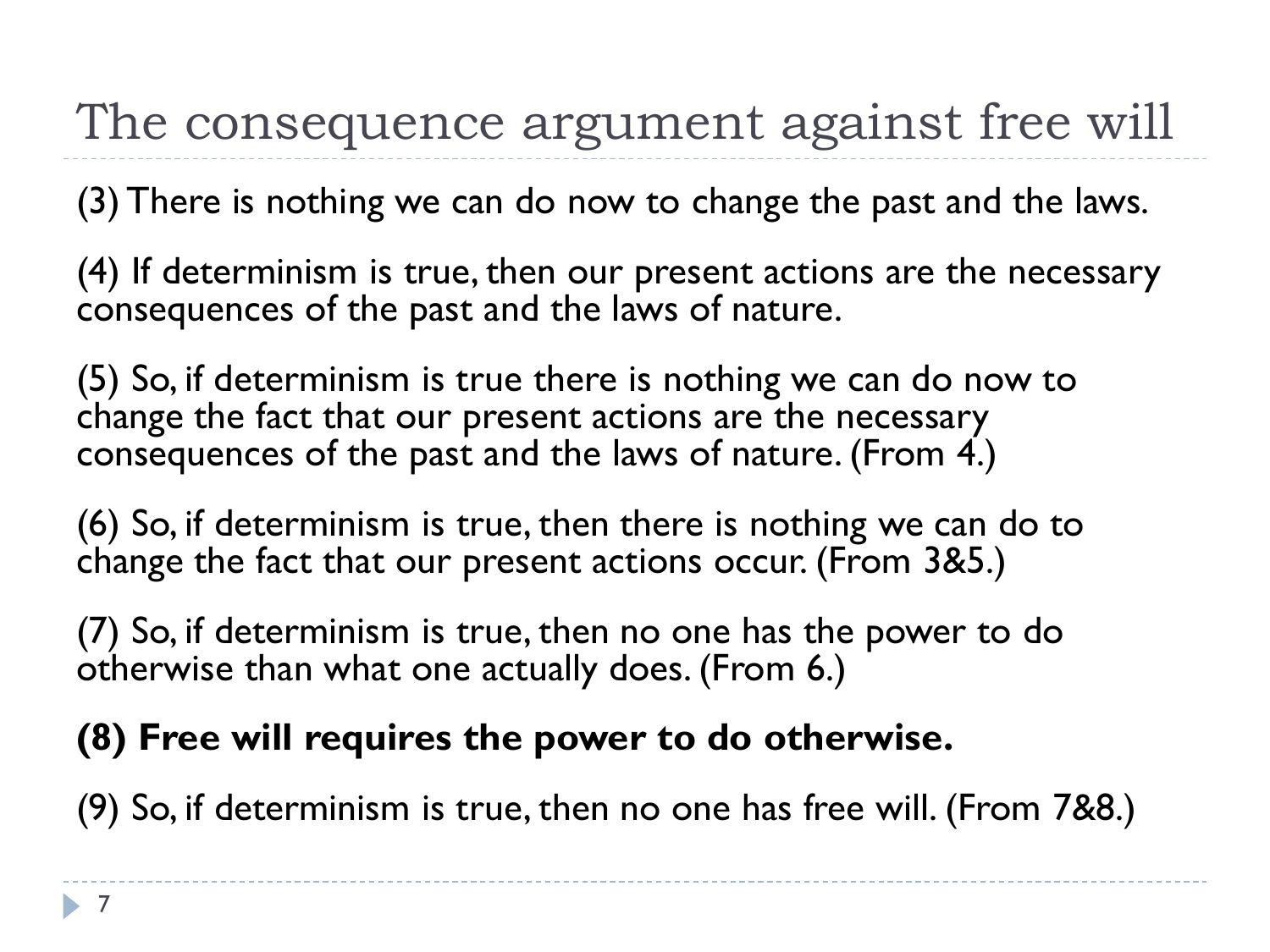# Frankfurt compatibilism

- $\blacktriangleright$  Key claim:
	- **Figuel** Free will does **not** require the power to do otherwise.

### ▶ Locke's thought experiment:

- ▶ You walk into a classroom, it looks like a nice place to study, so you *(freely!) choose to stay* and study there.
- Unbeknownst to you, the door locked behind you, so you could not have left—you could not have done otherwise.
	- **Problem: you still could have** *chosen* **to do otherwise.**

### **Frankfurt cases:**

- Cases involving implanted devices that *force you to choose A* but *only if you choose not to do A* (assassin example).
- Frankfurt compatibilists must give an alternative definition of free will.
	- *Surface freedom*: being able to act (without constraint) to satisfy your desires.
	- *2nd-order desire freedom*: being able to act to satisfy your *desired desires*.
	- *Reasons-responsive freedom*: being able to act *in accord with reasons*.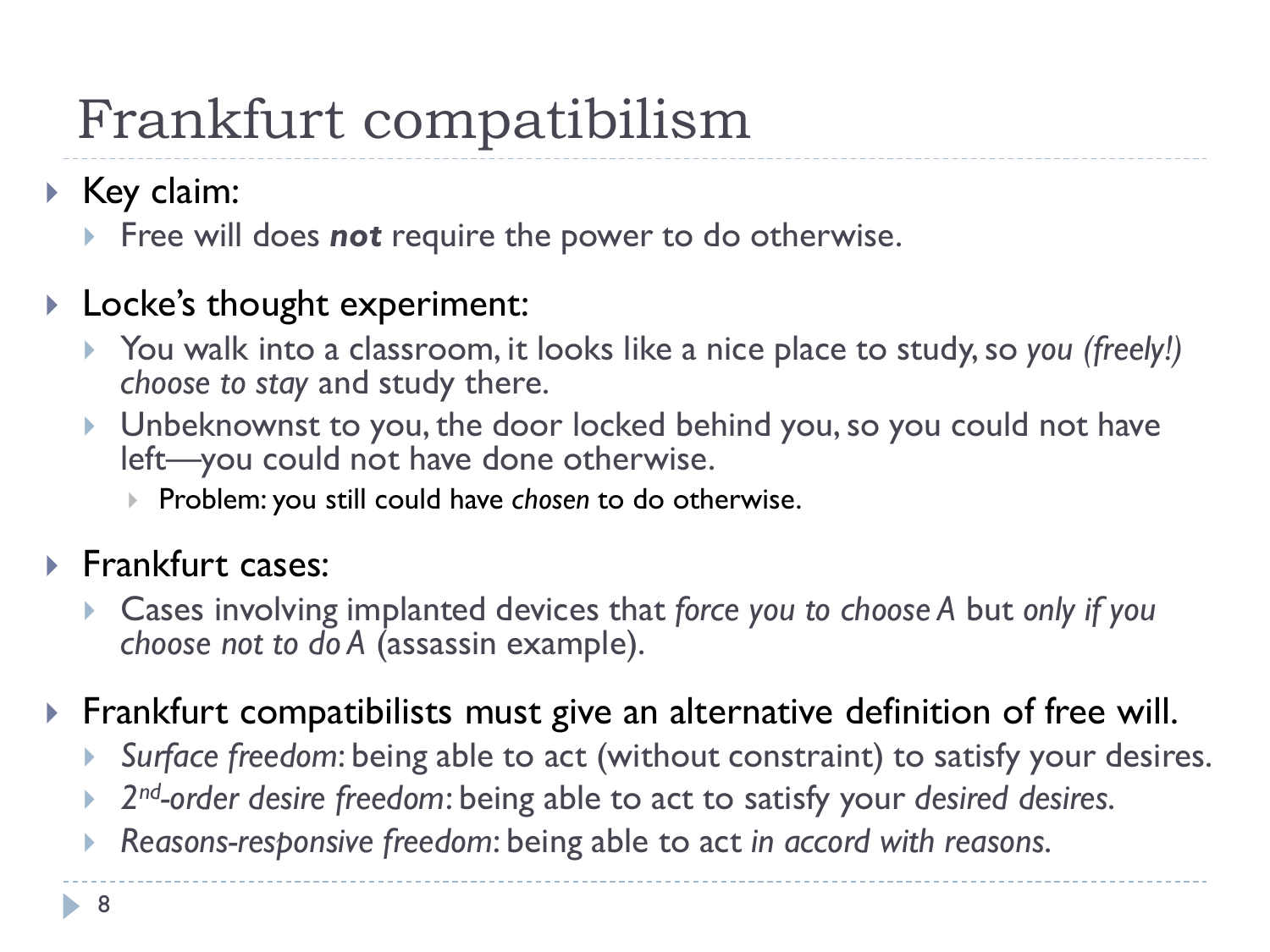The consequence argument against free will

(3) There is nothing we can do now to change the past and the laws.

(4) If determinism is true, then our present actions are the necessary consequences of the past and the laws of nature.

(5) So, if determinism is true there is nothing we can do now to change the fact that our present actions are the necessary consequences of the past and the laws of nature. (From 4.)

### **(6) So, if determinism is true, then there is nothing we can do to change the fact that our present actions occur. (From 3&5.)**

(7) So, if determinism is true, then no one has the power to do otherwise than what one actually does. (From 6.)

(8) Free will requires the power to do otherwise.

(9) So, if determinism is true, then no one has free will. (From 7&8.)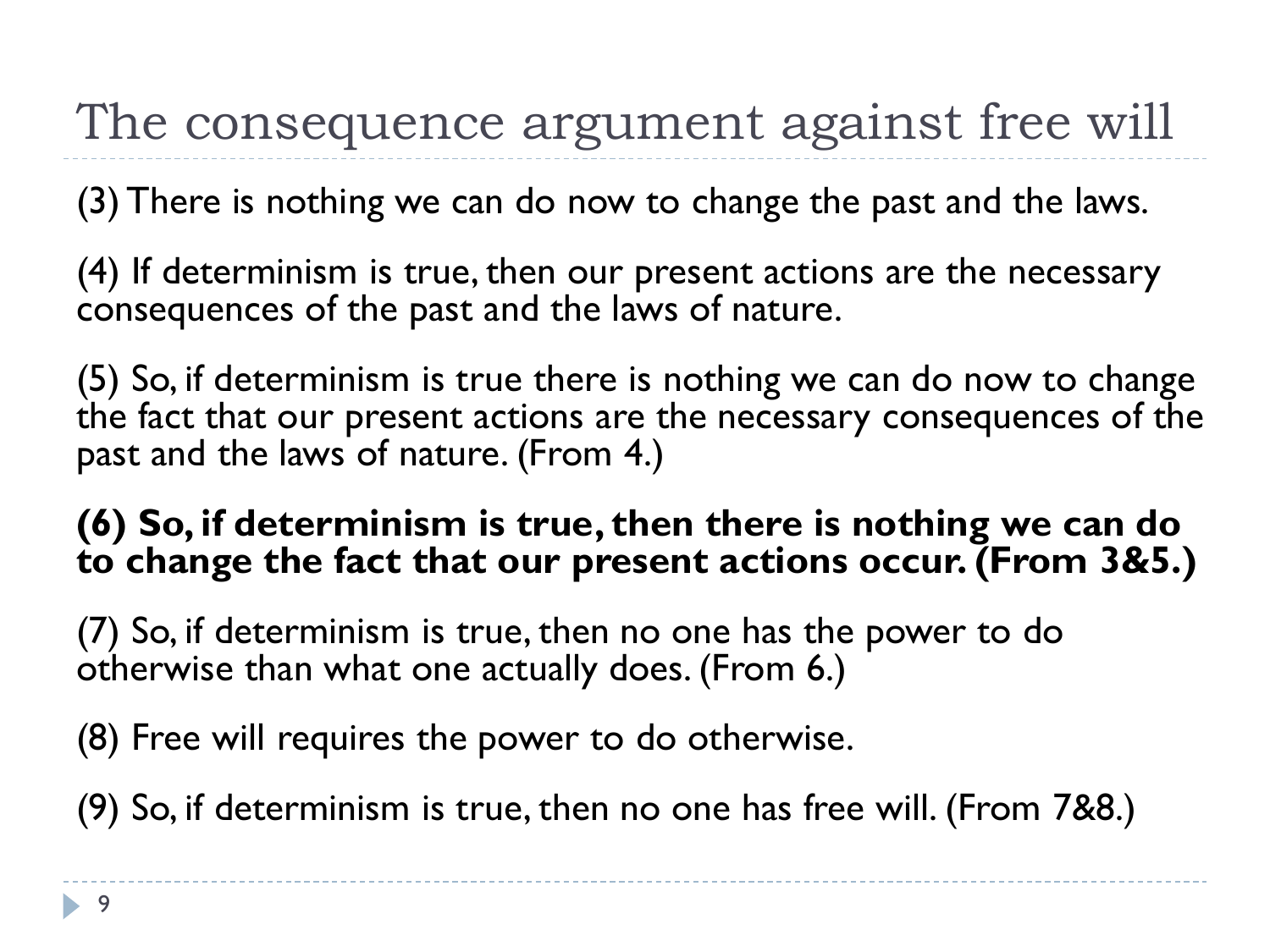## Humean compatibilism

- $\triangleright$  Key claim:
	- $\triangleright$  The inference to (6) is invalid.
	- It assumes the *transfer of powerlessness principle (TPP)*, which is false.
		- $\triangleright$  TPP: If you can't change X or the fact that X entails Y, then you can't change Y.

## ▶ How could TPP be false?

- I can't change  $X$  ( $X =$  the past and the laws).
- I can't change the fact that X entails that I will attend today's lecture.
- But I *can* choose *not* to attend.

### $\blacktriangleright$  How can these three statements be consistent?

If you had *not* attended, *the laws of nature would have been different*!

## **The Humean account of laws:**

- Laws *are determined by* the pattern of events across space and time.
- Our free actions are components of the pattern.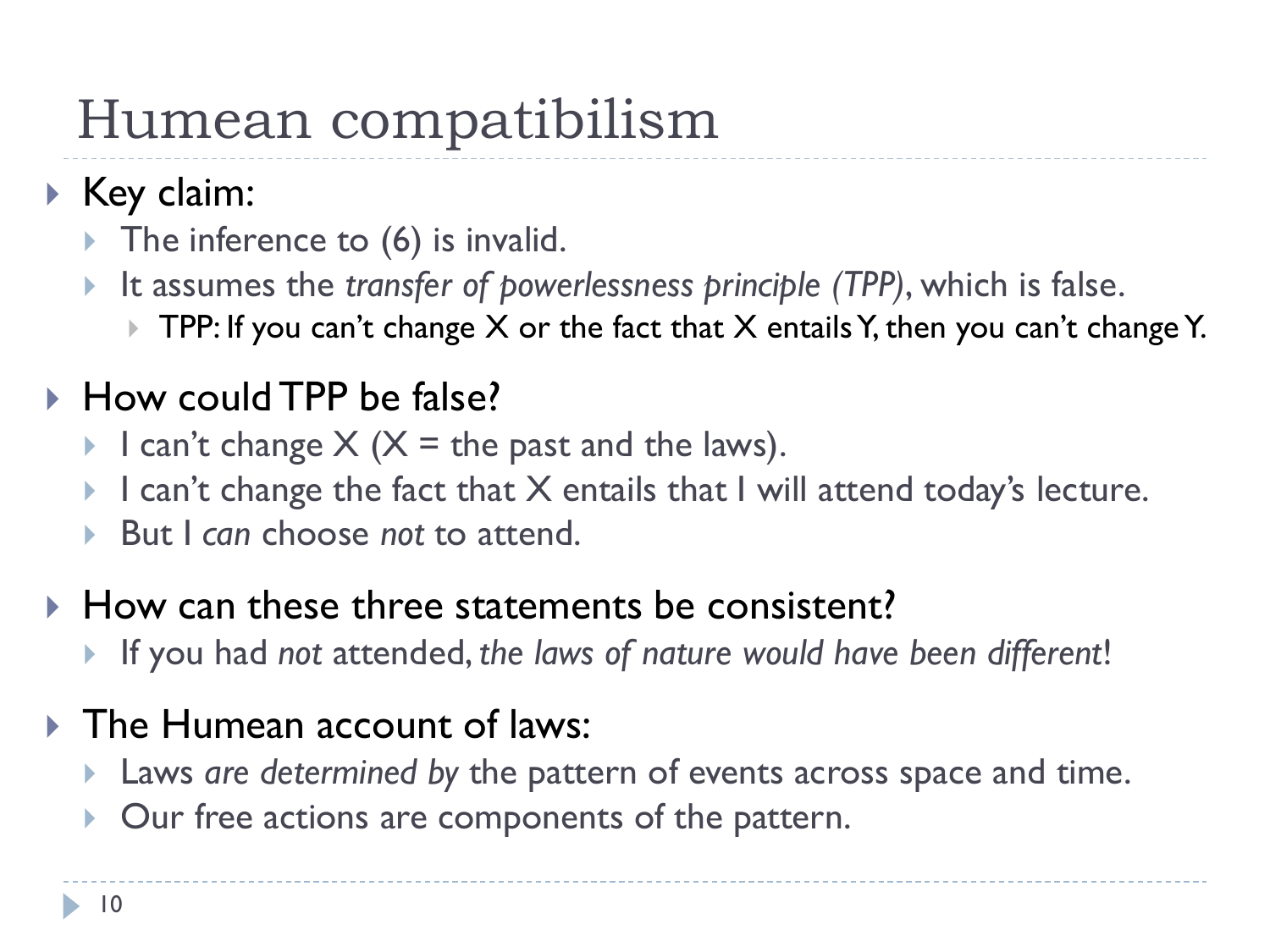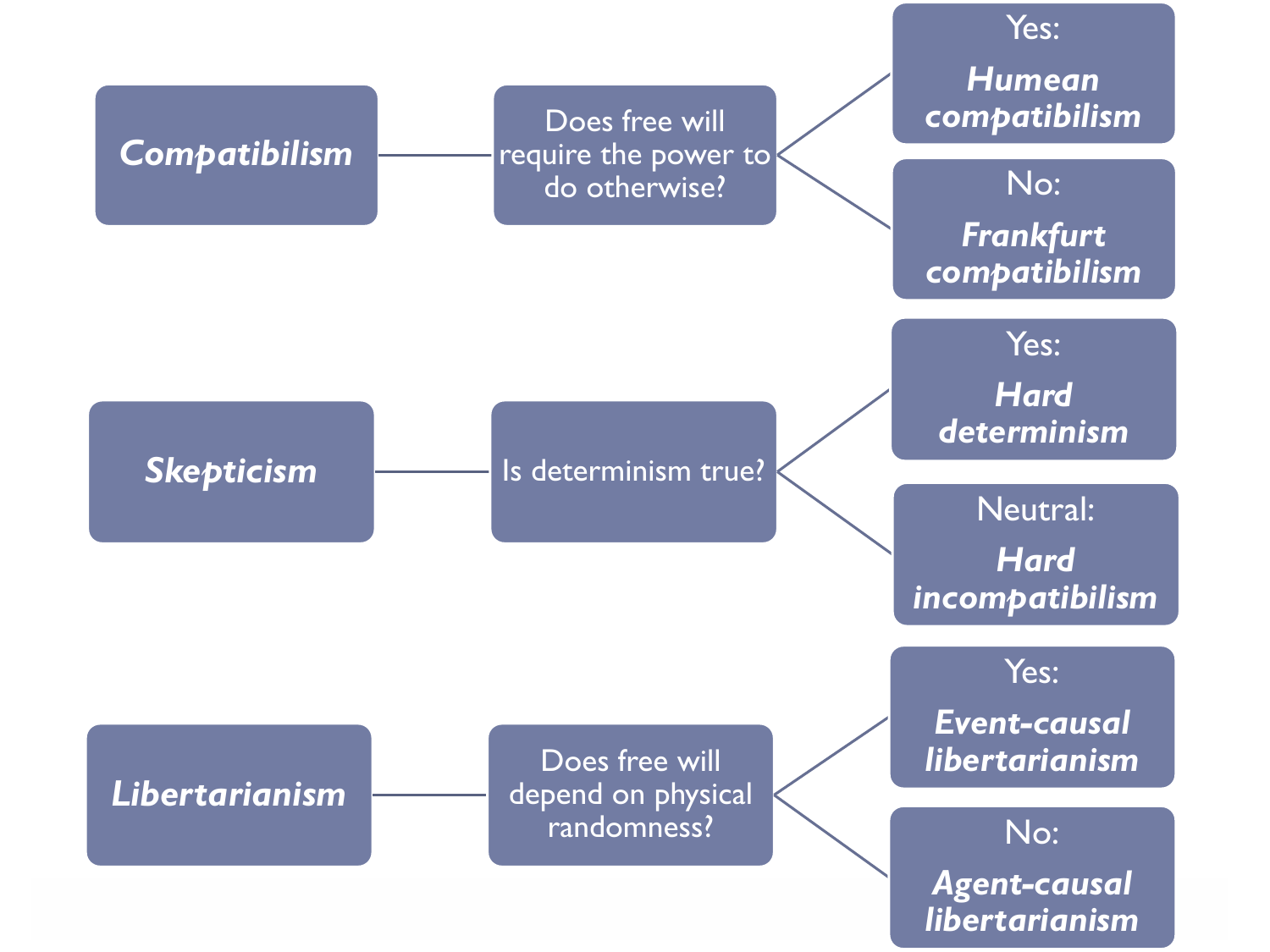## Libertarianism

- $\blacktriangleright$  Key claim:
	- Determinism is false: your choices are *not* determined by the past and the laws.
		- *Main challenge*: then how can they be *your* choices?
- Agent-causal libertarianism:
	- *You* cause your actions. But *you* are not governed by the laws of physics (mind- body dualism).
- Event-causal libertarianism (Kane's version):
	- **Most daily actions are not freely chosen.**
	- Only *self-forming actions* are truly free.
	- They are preceded by intense deliberation (should I do A or B?).
	- Deliberation involves a deadlock in your brain that is broken by *quantum randomness.*
	- The deadlock creates a butterfly effect, which magnifies microscopic randomness up into your decision-making.
	- *You* cause your (self-forming) actions, because they could not have occurred without *your* prior desires.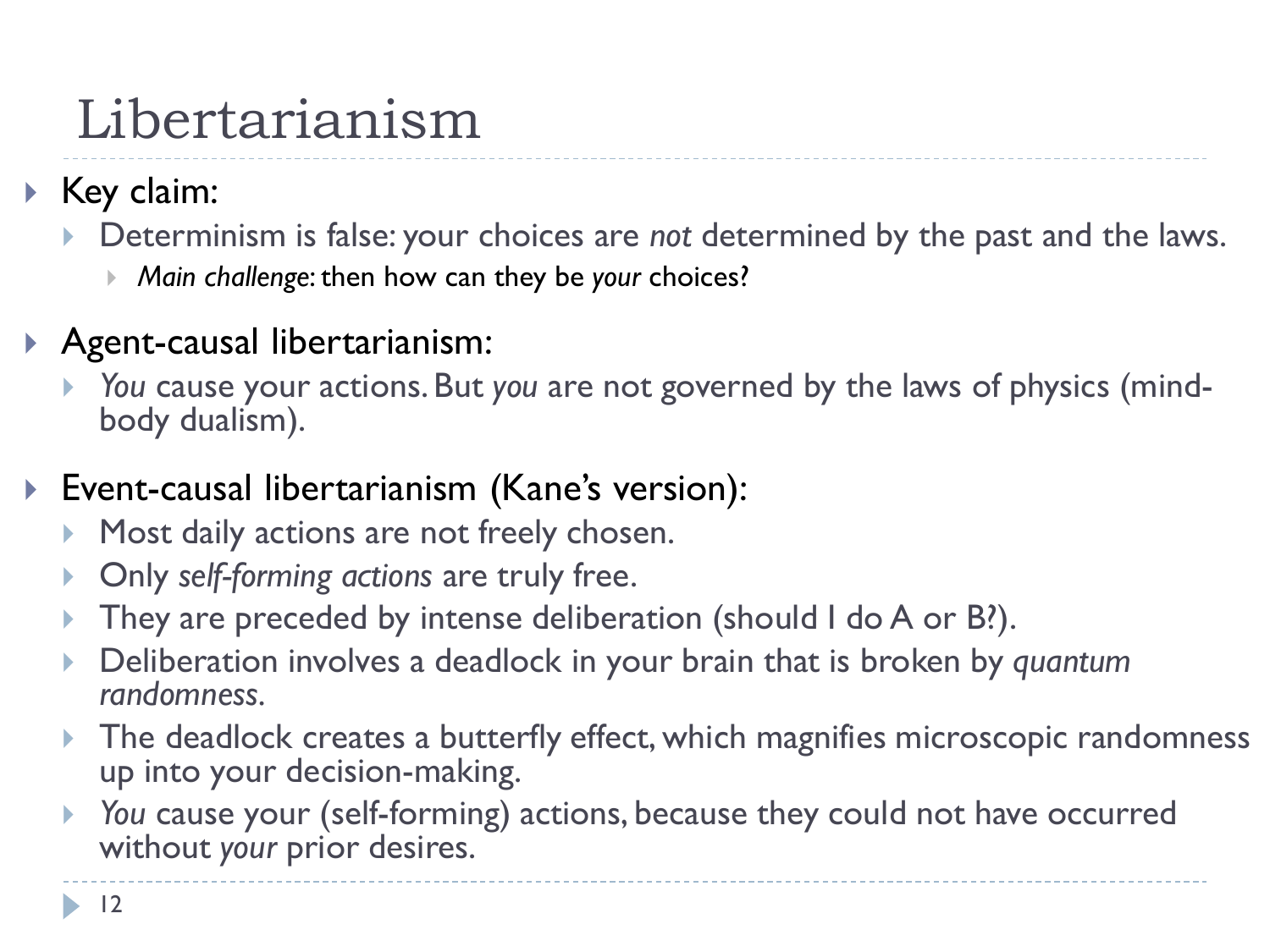# Skepticism about free will

## ▶ Hard determinism:

Free will is incompatible with determinism and determinism is true. So, free with does not exist.

## ▶ Hard incompatibilism:

 Free will is incompatible with *both* determinism *and* indeterminism. So, free will *cannot possibly* exist.

### ▶ Main challenge: moral responsibility

- You are *morally responsible* for those actions that were *up to you*, that you *freely* chose to perform.
- You are *not* morally responsible for those were *not* up to you, that you did *not* freely choose.
	- So, we are not responsible *for anything*.
	- So how can we justify our practices that involve praise and blame?